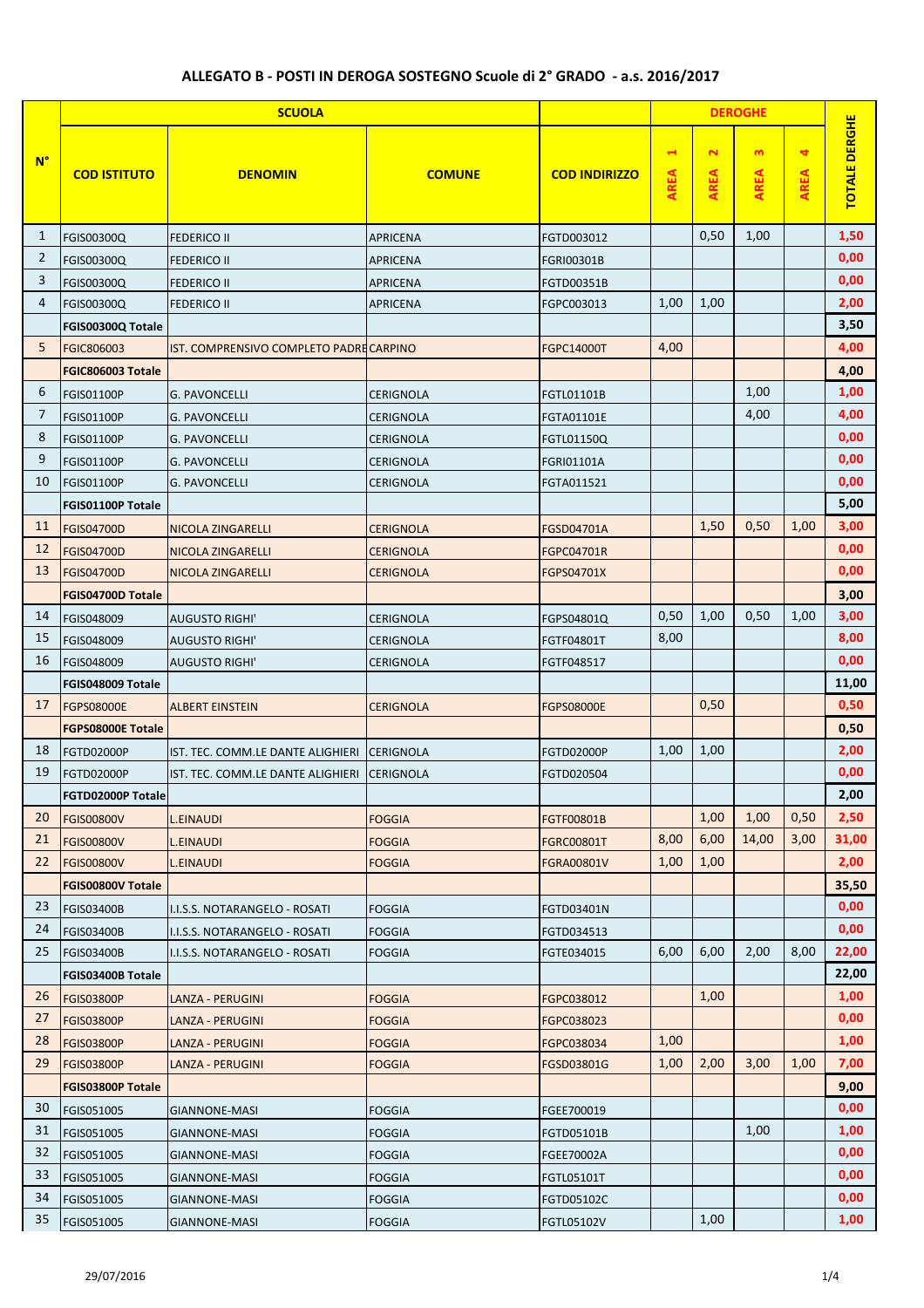|             | <b>SCUOLA</b><br><b>DEROGHE</b> |                                    |                             |                      |                                     |                                     |                             |                                     |                      |
|-------------|---------------------------------|------------------------------------|-----------------------------|----------------------|-------------------------------------|-------------------------------------|-----------------------------|-------------------------------------|----------------------|
| $N^{\circ}$ | <b>COD ISTITUTO</b>             | <b>DENOMIN</b>                     | <b>COMUNE</b>               | <b>COD INDIRIZZO</b> | $\blacktriangleleft$<br><b>AREA</b> | $\mathbf{\tilde{z}}$<br><b>AREA</b> | $\mathbf{a}$<br><b>AREA</b> | $\blacktriangleleft$<br><b>AREA</b> | <b>TOTALE DERGHE</b> |
| 36          | FGIS051005                      | <b>GIANNONE-MASI</b>               | <b>FOGGIA</b>               | FGTD05103D           |                                     |                                     | 2,00                        |                                     | 2,00                 |
| 37          | FGIS051005                      | <b>GIANNONE-MASI</b>               | <b>FOGGIA</b>               | FGTD05150Q           |                                     |                                     |                             |                                     | 0,00                 |
|             | FGIS051005 Totale               |                                    |                             |                      |                                     |                                     |                             |                                     | 4,00                 |
| 38          | <b>FGPM03000E</b>               | <b>POERIO</b>                      | <b>FOGGIA</b>               | <b>FGPM03000E</b>    | 6,00                                | 2,00                                |                             | 1,00                                | 9,00                 |
|             | <b>FGPM03000E Totale</b>        |                                    |                             |                      |                                     |                                     |                             |                                     | 9,00                 |
| 39          | FGPS010008                      | A. VOLTA                           | <b>FOGGIA</b>               | FGPS010008           |                                     |                                     |                             |                                     | 0,00                 |
|             | FGPS010008 Totale               |                                    |                             |                      |                                     |                                     |                             |                                     | 0,00                 |
| 40          | FGPS040004                      | <b>GUGLIELMO MARCONI</b>           | <b>FOGGIA</b>               | FGPS040004           |                                     |                                     |                             |                                     | 0,00                 |
| 41          | FGPS040004                      | <b>GUGLIELMO MARCONI</b>           | <b>FOGGIA</b>               | FGPS040015           |                                     |                                     |                             |                                     | 0,00                 |
|             | FGPS040004 Totale               |                                    |                             |                      |                                     |                                     |                             |                                     | 0,00                 |
| 42          | FGRI020004                      | A. PACINOTTI                       | <b>FOGGIA</b>               | FGRI020004           | 1,00                                | 1,00                                | 14,00                       |                                     | 16,00                |
| 43          | FGRI020004                      | A. PACINOTTI                       | <b>FOGGIA</b>               | FGRI020015           |                                     |                                     | 1,00                        |                                     | 1,00                 |
| 44          | FGRI020004                      | A. PACINOTTI                       | <b>FOGGIA</b>               | FGRI020059           |                                     |                                     | 1,00                        |                                     | 1,00                 |
|             | FGRI020004 Totale               |                                    |                             |                      |                                     |                                     |                             |                                     | 18,00                |
| 45          | <b>FGTD08000A</b>               | <b>ITC BLAISE PASCAL</b>           | <b>FOGGIA</b>               | <b>FGTD08000A</b>    | 1,00                                | 2,00                                | 9,00                        | 2,00                                | 14,00                |
|             | <b>FGTD08000A Totale</b>        |                                    |                             |                      |                                     |                                     |                             |                                     | 14,00                |
| 46          | FGTF13000C                      | ALTAMURA - DA VINCI                | <b>FOGGIA</b>               | FGTF13050T           |                                     |                                     |                             |                                     | 0,00                 |
| 47          | FGTF13000C                      | ALTAMURA - DA VINCI                | <b>FOGGIA</b>               | FGTF13000C           | 3,00                                | 1,00                                |                             | 1,00                                | 5,00                 |
|             | FGTF13000C Totale               |                                    |                             |                      |                                     |                                     |                             |                                     | 5,00                 |
| 48          | <b>FGIS03900E</b>               | <b>BONGHI - ROSMINI</b>            | <b>LUCERA</b>               | FGPC03901T           |                                     |                                     |                             |                                     | 0,00                 |
| 49          | <b>FGIS03900E</b>               | <b>BONGHI - ROSMINI</b>            | <b>LUCERA</b>               | FGPM039012           |                                     | 3,00                                |                             | 1,00                                | 4,00                 |
|             | <b>FGIS03900E Totale</b>        |                                    |                             |                      |                                     |                                     |                             |                                     | 4,00                 |
| 50          | FGIS043006                      | <b>BONGHI - MARRONE</b>            | <b>LUCERA</b>               | FGRH04301A           | 4,00                                | 6,00                                |                             | 1,00                                | 11,00                |
| 51          | FGIS043006                      | <b>BONGHI - MARRONE</b>            | LUCERA                      | <b>FGRI04301T</b>    |                                     | 1,00                                |                             |                                     | 1,00                 |
| 52          | FGIS043006                      | <b>BONGHI - MARRONE</b>            | LUCERA                      | FGRC043015           |                                     |                                     |                             |                                     | 0,00                 |
|             | FGIS043006 Totale               |                                    |                             |                      |                                     |                                     |                             |                                     | 12,00                |
| 53          | FGTD060005                      | <b>VITTORIO EMANUELE III</b>       | <b>LUCERA</b>               | FGTD060005           | 1,00                                |                                     |                             |                                     | 1,00                 |
| 54          | FGTD060005                      | <b>VITTORIO EMANUELE III</b>       | <b>LUCERA</b>               | <b>FGTD06050E</b>    |                                     |                                     |                             |                                     | 0,00                 |
|             | FGTD060005 Totale               |                                    |                             |                      |                                     |                                     |                             |                                     | 1,00                 |
| 55          | <b>FGIS01700N</b>               | ITN ROTUNDI - ITI FERMI            | <b>MANFREDONIA</b>          | FGTL01751Q           |                                     |                                     |                             |                                     | 0,00                 |
| 56          | <b>FGIS01700N</b>               | ITN ROTUNDI - ITI FERMI            | MANFREDONIA                 | FGTF017016           |                                     |                                     | 2,00                        |                                     | 2,00                 |
| 57          | FGIS01700N                      | ITN ROTUNDI - ITI FERMI            | MANFREDONIA                 | FGTH01701N           |                                     |                                     | 4,00                        |                                     | 4,00                 |
| 58          | <b>FGIS01700N</b>               | ITN ROTUNDI - ITI FERMI            | MANFREDONIA                 | FGTF01751G           |                                     |                                     |                             |                                     | 0,00                 |
| 59          | <b>FGIS01700N</b>               | <b>ITN ROTUNDI - ITI FERMI</b>     | MANFREDONIA                 | FGTL01701A           |                                     |                                     |                             |                                     | 0,00                 |
|             | <b>FGIS01700N Totale</b>        |                                    |                             |                      |                                     |                                     |                             |                                     | 6,00                 |
| 60          | <b>FGIS04200A</b>               | <b>GALILEI - MORO</b>              | <b>MANFREDONIA</b>          | <b>FGPC04201N</b>    |                                     | 2,00                                |                             |                                     | 2,00                 |
| 61          | <b>FGIS04200A</b>               | <b>GALILEI - MORO</b>              | <b>MANFREDONIA</b>          | FGPS04201R           |                                     | 1,00                                |                             |                                     | 1,00                 |
|             | FGIS04200A Totale               |                                    |                             |                      |                                     |                                     |                             |                                     | 3,00                 |
| 62          | FGPM010009                      | A. G. RONCALLI                     | MANFREDONIA                 | FGPM010009           | 3,00                                | 5,00                                |                             |                                     | 8,00                 |
|             | FGPM010009 Totale               |                                    |                             |                      |                                     |                                     |                             |                                     | 8,00                 |
| 63          | <b>FGTD04000X</b>               | <b>ITC G. TONIOLO</b>              | <b>MANFREDONIA</b>          | <b>FGTD04000X</b>    |                                     |                                     | 12,00                       | 1,00                                | 13,00                |
|             | <b>FGTD04000X Totale</b>        |                                    |                             |                      |                                     |                                     |                             |                                     | 13,00                |
| 64          | FGIS049005                      | A. MORO                            | MARGHERITA DI SAVOIA        | FGPS04901G           | 1,50                                |                                     |                             |                                     | 1,50                 |
| 65          | FGIS049005                      | A. MORO                            | MARGHERITA DI SAVOIA        | FGTF04901N           | 1,00                                |                                     |                             |                                     | 1,00                 |
|             | FGIS049005 Totale               |                                    |                             |                      |                                     |                                     |                             |                                     | 2,50                 |
| 66          | <b>FGRH07000N</b>               | IST.PROF.PER I SERVIZI ALBERGHIERI | <b>MARGHERITA DI SAVOIA</b> | FGRH070503           |                                     |                                     |                             |                                     | 0,00                 |
| 67          | <b>FGRH07000N</b>               | IST.PROF.PER I SERVIZI ALBERGHIERI | <b>MARGHERITA DI SAVOIA</b> | <b>FGRH07000N</b>    | 3,00                                | 2,00                                | 8,00                        |                                     | 13,00                |
|             |                                 |                                    |                             |                      |                                     |                                     |                             |                                     |                      |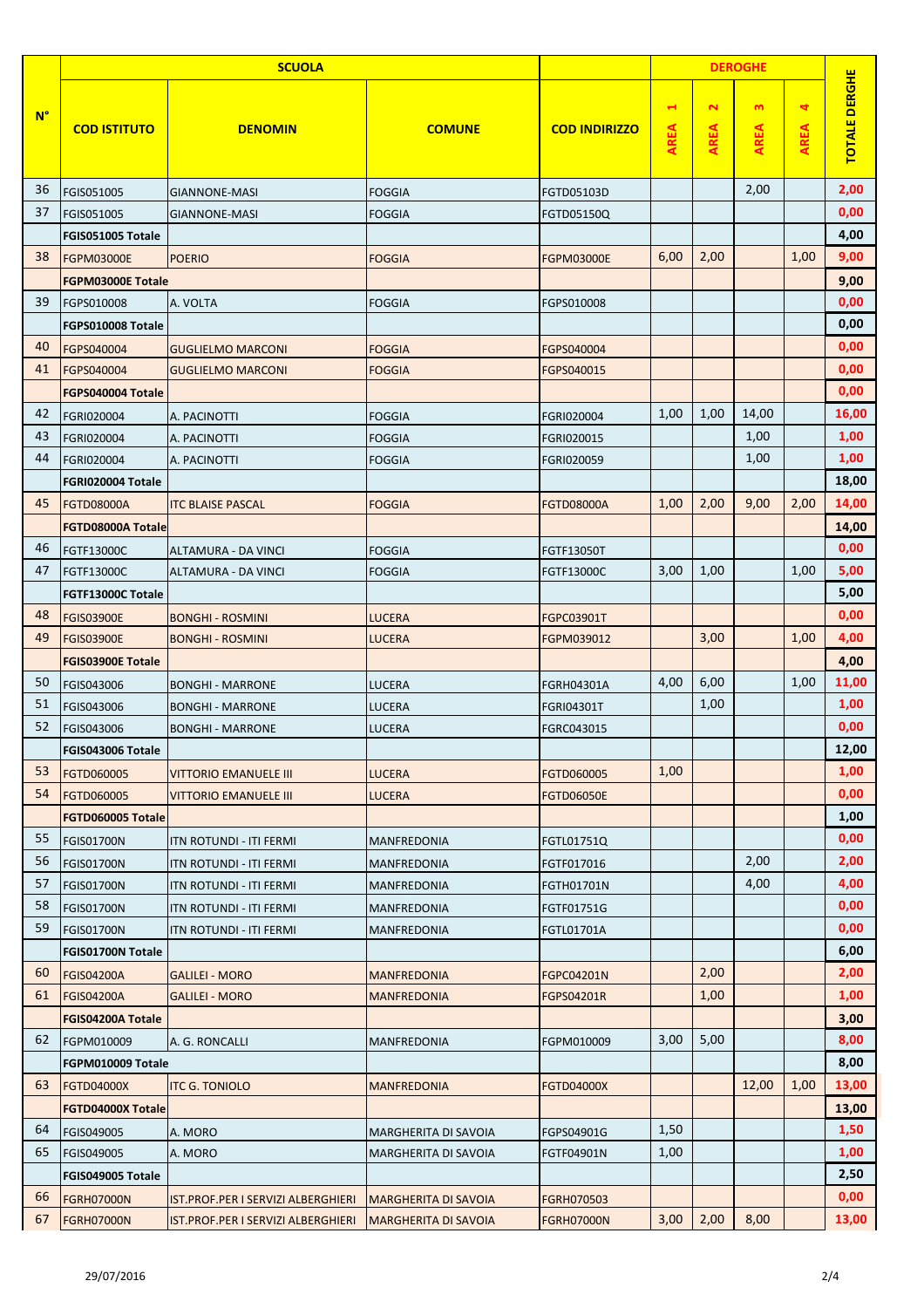|             |                          | <b>SCUOLA</b>                                            |                                 |                      | <b>DEROGHE</b>               |                                     |                             |                  |                      |
|-------------|--------------------------|----------------------------------------------------------|---------------------------------|----------------------|------------------------------|-------------------------------------|-----------------------------|------------------|----------------------|
| $N^{\circ}$ | <b>COD ISTITUTO</b>      | <b>DENOMIN</b>                                           | <b>COMUNE</b>                   | <b>COD INDIRIZZO</b> | $\blacktriangleleft$<br>AREA | $\mathbf{\tilde{z}}$<br><b>AREA</b> | $\mathbf{a}$<br><b>AREA</b> | 4<br><b>AREA</b> | <b>TOTALE DERGHE</b> |
|             | <b>FGRH07000N Totale</b> |                                                          |                                 |                      |                              |                                     |                             |                  | 13,00                |
| 68          | FGIS001004               | <b>GIAN TOMMASO GIORDANI</b>                             | <b>MONTE SANT'ANGELO</b>        | FGTD00101A           |                              |                                     |                             |                  | 0,00                 |
| 69          | FGIS001004               | <b>GIAN TOMMASO GIORDANI</b>                             | <b>MONTE SANT'ANGELO</b>        | FGRI00101Q           |                              |                                     |                             |                  | 0,00                 |
| 70          | FGIS001004               | <b>GIAN TOMMASO GIORDANI</b>                             | <b>MONTE SANT'ANGELO</b>        | FGPS00101E           |                              |                                     |                             |                  | 0,00                 |
| 71          | FGIS001004               | <b>GIAN TOMMASO GIORDANI</b>                             | <b>MONTE SANT'ANGELO</b>        | FGPC00101B           |                              | 1,00                                |                             |                  | 1,00                 |
| 72          | FGIS001004               | <b>GIAN TOMMASO GIORDANI</b>                             | <b>MONTE SANT'ANGELO</b>        | FGTF00101L           |                              |                                     |                             |                  | 0,00                 |
|             | FGIS001004 Totale        |                                                          |                                 |                      |                              |                                     |                             |                  | 1,00                 |
| 73          | <b>FGIS04600N</b>        | <b>IS ADRIANO OLIVETTI</b>                               | <b>ORTA NOVA</b>                | <b>FGRC04601L</b>    | 0,50                         |                                     | 4,00                        | 0,50             | 5,00                 |
| 74          | <b>FGIS04600N</b>        | <b>IS ADRIANO OLIVETTI</b>                               | <b>ORTA NOVA</b>                | <b>FGRC04602N</b>    |                              |                                     |                             |                  | 0,00                 |
| 75          | <b>FGIS04600N</b>        | <b>IS ADRIANO OLIVETTI</b>                               | <b>ORTA NOVA</b>                | FGPC046011           | 1,00                         |                                     |                             |                  | 1,00                 |
| 76          | <b>FGIS04600N</b>        | <b>IS ADRIANO OLIVETTI</b>                               | <b>ORTA NOVA</b>                | <b>FGRC04603P</b>    |                              |                                     | 1,00                        |                  | 1,00                 |
|             | <b>FGIS04600N Totale</b> |                                                          |                                 |                      |                              |                                     |                             |                  | 7,00                 |
| 77          | <b>FGIC83300B</b>        | Libetta                                                  | <b>PESCHICI</b>                 | <b>FGPS18000B</b>    |                              |                                     |                             |                  | 0,00                 |
| 78          | <b>FGIC83300B</b>        | Libetta                                                  | <b>PESCHICI</b>                 | FGTN030007           |                              |                                     |                             |                  | 0,00                 |
|             | FGIC83300B Totale        |                                                          |                                 |                      |                              |                                     |                             |                  | 0,00                 |
| 79          | <b>FGIS01300A</b>        | <b>RODI GARGANICO</b>                                    | <b>RODI GARGANICO</b>           | FGRI013012           |                              |                                     | 3,00                        |                  | 3,00                 |
| 80          | <b>FGIS01300A</b>        | <b>RODI GARGANICO</b>                                    | <b>RODI GARGANICO</b>           | FGTD013512           |                              |                                     |                             |                  | 0,00                 |
| 81          | <b>FGIS01300A</b>        | <b>RODI GARGANICO</b>                                    | <b>RODI GARGANICO</b>           | FGTD01301L           |                              |                                     |                             |                  | 0,00                 |
|             | FGIS01300A Totale        |                                                          |                                 |                      |                              |                                     |                             |                  | 3,00                 |
| 82          | FGIS023001               | PROF. MICHELE DELL'AQUILA                                | SAN FERDINANDO DI PUGLIA        | FGTD02351L           |                              |                                     |                             |                  | 0,00                 |
| 83          | FGIS023001               | PROF. MICHELE DELL'AQUILA                                | SAN FERDINANDO DI PUGLIA        | FGRC023021           |                              |                                     |                             |                  | 0,00                 |
| 84          | FGIS023001               | PROF. MICHELE DELL'AQUILA                                | SAN FERDINANDO DI PUGLIA        | FGTF02301D           |                              |                                     |                             |                  | 0,00                 |
| 85          | FGIS023001               | PROF. MICHELE DELL'AQUILA                                | <b>SAN FERDINANDO DI PUGLIA</b> | FGTD023017           | 1,00                         | 1,00                                | 0,50                        | 1,00             | 3,50                 |
| 86          | FGIS023001               | PROF. MICHELE DELL'AQUILA                                | SAN FERDINANDO DI PUGLIA        | FGRI02301L           | 1,00                         |                                     |                             | 1,00             | 2,00                 |
|             | FGIS023001 Totale        |                                                          |                                 |                      |                              |                                     |                             |                  | 5,50                 |
| 87          | FGIS036003               | <b>LUIGI DI MAGGIO</b>                                   | SAN GIOVANNI ROTONDO            | FGTD036019           | 1,00                         |                                     |                             |                  | 1,00                 |
| 88          | FGIS036003               | <b>LUIGI DI MAGGIO</b>                                   | <b>SAN GIOVANNI ROTONDO</b>     | FGTF03601G           | 1,00                         |                                     |                             |                  | 1,00                 |
| 89          | FGIS036003               | <b>LUIGI DI MAGGIO</b>                                   | <b>SAN GIOVANNI ROTONDO</b>     | FGTF036511           |                              |                                     |                             | 1,00             | 1,00                 |
|             | FGIS036003 Totale        |                                                          |                                 |                      |                              |                                     |                             |                  | 3,00                 |
| 90          | FGPM05000Q               | IM MARIA IMMACOLATA                                      | SAN GIOVANNI ROTONDO            | FGPM05000Q           | 2,00                         | 1,00                                |                             |                  | 3,00                 |
|             | FGPM05000Q Totale        |                                                          |                                 |                      |                              |                                     |                             |                  | 3,00                 |
| 91          | FGRH060003               | IST.PROF. SERV.ALB.E RIST.NE M.LECCISAN GIOVANNI ROTONDO |                                 | FGRH060003           |                              | 1,00                                | 4,00                        |                  | 5,00                 |
| 92          | FGRH060003               | <b>IPSSAR LECCE</b>                                      | <b>SAN GIOVANNI ROTONDO</b>     | FGRH060014           |                              |                                     | 1,00                        |                  | 1,00                 |
| 93          | FGRH060003               | IST.PROF. SERV.ALB.E RIST.NE M.LECCISAN GIOVANNI ROTONDO |                                 | <b>FGRH06050C</b>    |                              |                                     |                             |                  | 0,00                 |
|             | FGRH060003 Totale        |                                                          |                                 |                      |                              |                                     |                             |                  | 6,00                 |
| 94          | FGIS021009               | PIETRO GIANNONE                                          | <b>SAN MARCO IN LAMIS</b>       | FGPC02101L           |                              | 0,50                                |                             |                  | 0,50                 |
| 95          | FGIS021009               | PIETRO GIANNONE                                          | <b>SAN MARCO IN LAMIS</b>       | FGTD02101G           |                              |                                     | 3,00                        |                  | 3,00                 |
| 96          | FGIS021009               | PIETRO GIANNONE                                          | <b>SAN MARCO IN LAMIS</b>       | FGRI021011           |                              |                                     |                             |                  | 0,00                 |
|             | FGIS021009 Totale        |                                                          |                                 |                      |                              |                                     |                             |                  | 3,50                 |
| 97          | FGIS007003               | <b>DE ROGATIS- FIORITTO</b>                              | SAN NICANDRO GARGANICO          | FGTD007019           |                              |                                     |                             |                  | 0,00                 |
| 98          | FGIS007003               | <b>DE ROGATIS- FIORITTO</b>                              | <b>SAN NICANDRO GARGANICO</b>   | FGPM00701E           |                              | 4,50                                |                             |                  | 4,50                 |
| 99          | FGIS007003               | <b>DE ROGATIS- FIORITTO</b>                              | <b>SAN NICANDRO GARGANICO</b>   | <b>FGRI00701P</b>    | 0,50                         |                                     | 1,00                        |                  | 1,50                 |
| 100         | FGIS007003               | <b>DE ROGATIS- FIORITTO</b>                              | <b>SAN NICANDRO GARGANICO</b>   | FGSD00701X           |                              |                                     | 0,50                        |                  | 0,50                 |
| 101         | <b>FGIS007003</b>        | <b>DE ROGATIS- FIORITTO</b>                              | SAN NICANDRO GARGANICO          | FGPS00701D           |                              | 2,50                                |                             |                  | 2,50                 |
|             | FGIS007003 Totale        |                                                          |                                 |                      |                              |                                     |                             |                  | 9,00                 |
| 102         | <b>FGIS01800D</b>        | G. C. RISPOLI                                            | <b>SAN SEVERO</b>               | FGPS01801X           |                              |                                     |                             |                  | 0,00                 |
| 103         | FGIS01800D               | G. C. RISPOLI                                            | <b>SAN SEVERO</b>               | FGPC01801R           |                              |                                     |                             |                  | 0,00                 |